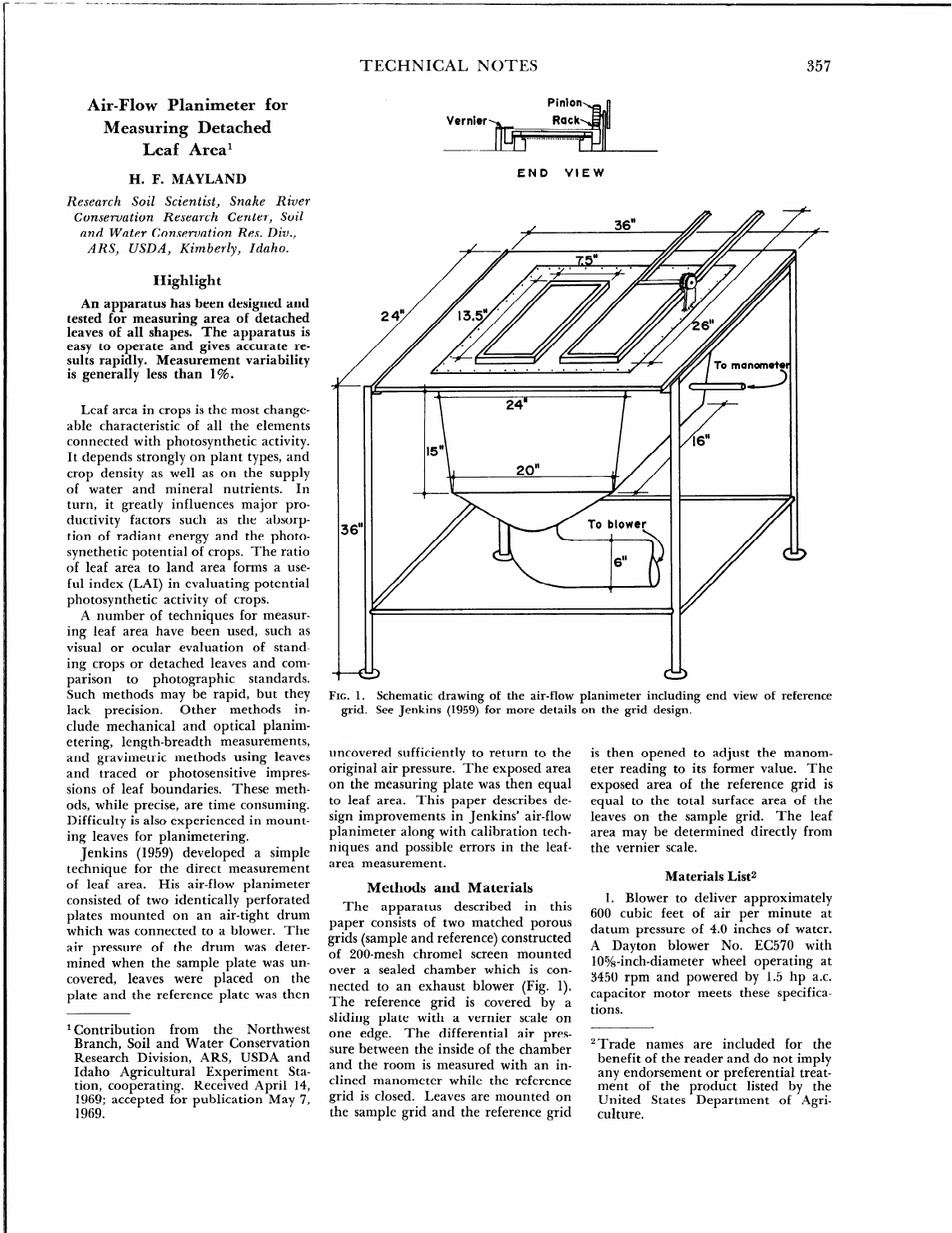2. Manometer (30-36 inches in length) inclined at approximately 0.06: 1.0, 20 inches of  $\frac{3}{16}$ -inch ID rubber tubing and manometer fluid: i.e., water or red indicating fluid such as D-3166 from Meriam Instrument Co., Cleveland, Ohio.

3. Sixteen square feet of 24 gauge and 4 square feet of 18 gauge galvanized sheet metal.

4. Plywood, 2 feet  $\times$  3 feet  $\times$  % inch.

5. Ten feet of  $\frac{3}{4} \times \frac{3}{4}$  inch angle iron.

6. Brass bar,  $\frac{1}{4} \times \frac{3}{4} \times 168$  inch or equivalent for grid frames.

7. One hundred eighty square inches of ZOO-mesh chrome1 or steel cloth or similarly perforated screen.

8. Twenty-two feet of  $\frac{3}{4}$ -inch pipe for legs and lower frame supports.

9. Two feet of 6-inch-diameter duct, including go-degree elbow.

10. Rack,  $\frac{3}{8}$  inch  $\times$  11 inch and appropriate pinion.

11. Electrical switch box, necessary wiring and connectors to safely conduct current to the electric motor.

12. One square foot of %-inch plexiglass.

13. Four to 6 mil polyethylene film, and  $\frac{1}{8}$  ×  $\frac{1}{4}$  × 24-inch rubber strip to form airtight seal on reference grid. See Jenkins (1959) for construction specifications of grids.

14. Small wood screws.

## **Results and Discussion**

The air-flow planimeter was calibrated by using simulated leaves of known area. These simulated leaves varied in dimensions and shapes in order to test the planimeter response to leaf areas of different plants. Calibration curves such as the one given in Figure 2, may be conveniently developed for the air-flow planimeter. The linearity of the data ( $r^2 = 0.999$ ) indicates the uniform response of the apparatus to a wide range of leaf areas.

The air-flow planimeter has three distinct advantages over other methods commonly used. First, error is less than 1% when half of the specimen grid is occupied by sample material. This error decreases as the sample size increases. The error is larger than  $1\%$ for small samples. The second advantage is that samples can be handled rapidly-approximately one-half to ten

minutes per sample-depending on size, shape and number of leaves per sample. Third, leaves are firmly pressed against the grid because of the slight negative pressure (< 0.002 atmosphere) beneath it. The need to rearrange leaves, as is frequently necessary with photometric or tracing techniques, is thereby eliminated.

Several potential measurement errors associated with the air-flow planimeter were evaluated. These include grid boundary conditions resulting from sample positioning, passage of air through leaves (particularly those with open stomates), shrinkage of leaves caused by severe dehydration during the measurement process, leaves with curved or rough edges, changes in bulk air-flow rate by the blower or changes in porosity of the sample and reference grids.

Boundary conditions on the sample grid were evaluated by placing 0.5 by IO-inch paper strips first along the edges of the grid-screen; second, in an alternating skip-strip pattern; and third, abutted together on the sample grid. In no case were significant manometric differences observed for the various positions.

A second source of error would be caused by differences in the permeability of leaves. Leaves with open stomates could be more permeable than those with closed stomates. This difference would result in underestimating leaf area. Area measurements were made of leaves from a number of plants, including the common bean *(Phaseolus vulgaris)*, having open stomates. Manometric responses were not observed when the leaf surfaces were sealed with masking tape or coated with paraffin. Reported values of diffusive resistance further verify that the passage of air through the leaf, even with open stomates, does not contribute significantly to the total error under these conditions.

Shrinkage of leaves due to dehydration was also evaluated. Such a problem could occur because a large volume of air passes by the leaf during the measurement. Fully turgid leaves were placed on the sample grid and manometric readings were made at IO-minute intervals. No significant changes were observed even after 40 minutes of continuous air flow. Shrinkage is not, therefore, a contributing error to the area measurement of most leaves. Some leaves might exhibit significant shrinkage in time; however, the rapidity of measurement using the air-flow planimeter would certainly minimize this problem.

Leaf irregularity causes problems in accurately measuring area by most of the presently known techniques. The



FIG. 2. Calibration curve of leaf area vs. vernier value for the air-flow planimet